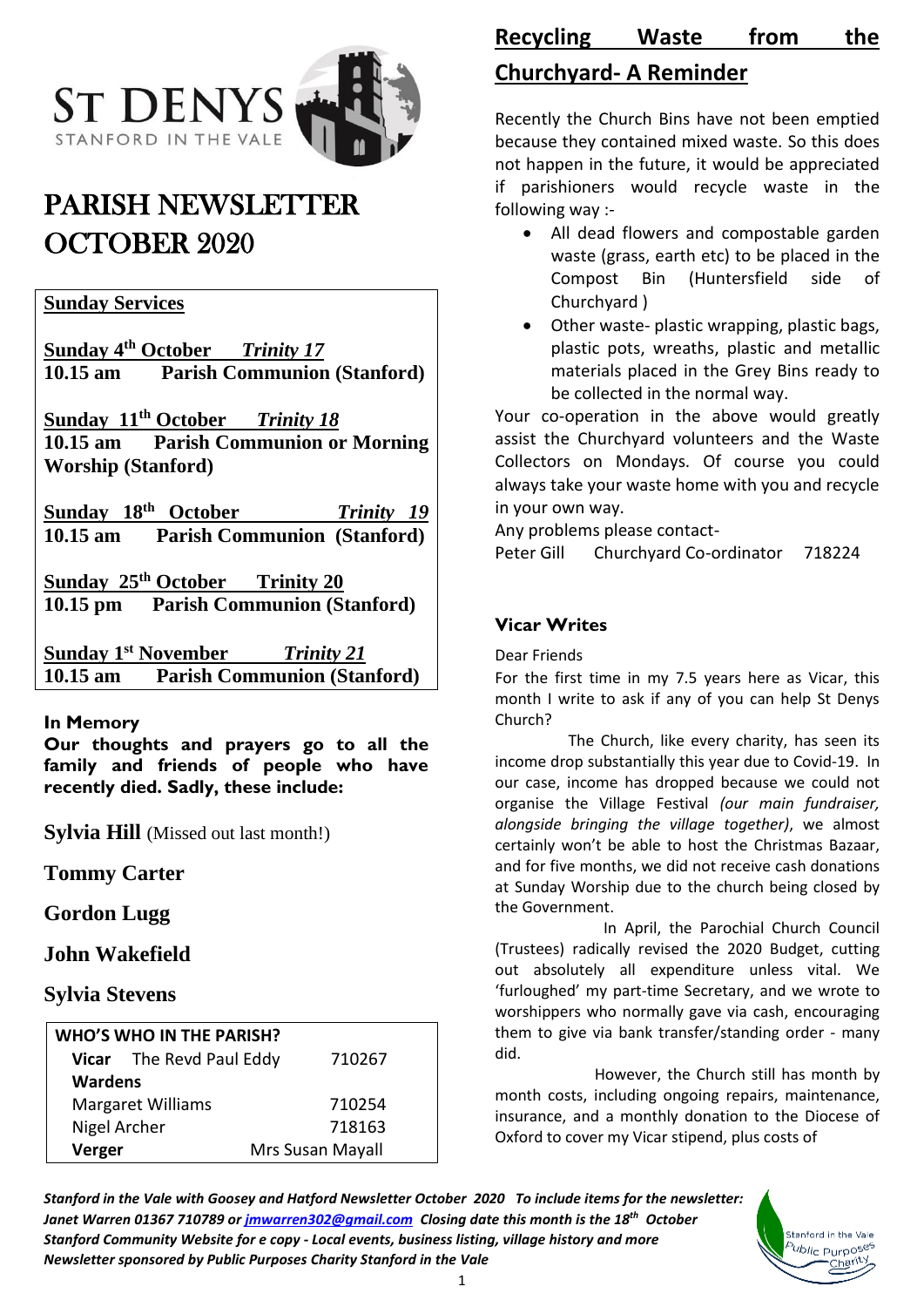maintaining the vicarage, helping fund church schools, central costs of training clergy and supporting poor parishes who would not be able to afford a vicar, without contributions from others in their 'Parish Share'.

 Many people think the Government, and/or the CofE fund every parish church and any repair - they don't! We receive *no monies* from either. Anything we need in the parish, whether by way of resources to support parishioners, or to keep the building in good condition for the rest of the village, *everything* has to be funded via those who worship in the church.We anticipate that at the end of the year we shall be around £15,000-£20,000 short of budget.

#### **Over the first TWO weekends of**

**October**, we are asking every **church member** to pray, and to give a **Thanksgiving Gift** to God for His protection on this village through Covid-19 thus far. We are also asking the Public Purposes Charity if there is any way they can help towards our shortfall.

 However, we are aware of the place St Denys has in the hearts, lives and history of many individuals and families in the village, regardless of whether they worship with us on Sundays, or not. St Denys Church building is 'the Parish Church' and every year, we estimate around 75% of villagers use it for one thing or another: from baptisms, weddings through to funerals, for concerts, the Festival, and all the many school services, and of course, the packedout Christmas productions.

I'm very conscious that Covid-19 has stretched the finances of many families. Some have been made redundant, whilst others put on furlough so it is a tough time all-round. However, talking to parishioners over these past months, many have asked about the church and it's finance and so, as an *exceptional request*, I wanted this month to write to say if anyone would like to make a donation, however small, to help with this one-off financial need then we would be hugely grateful.

There are *three ways* in which you can give:

**A) via BACS, direct to: Lloyds Bank. Stanford PCC St Denys Church. AC No: 00109758, Sort Code: 30- 93-18** *(Please reference - 2020 Gift)***,** 

**B) by cheque, payable to Stanford PCC (St Denys), or,**

#### **C) via Cash**.

The latter two options via an envelope through The Vicarage letterbox, 24 Church Green. Please add a note of your name and address, and if possible, an email address **so that I can acknowledge safe receipt.**

If you are a Tax Payer, please do say at the time of your donation so I can email you a **Gift Aid Form** so we can claim back the tax you've paid, increasing your gift by 25% at no extra cost to you!

As I said, this is the first time in 7.5 years I've written directly to parishioners asking if they might help the general finances of the church. I would rather not do so, but these are exceptional times and several parishioners have shown an interest in helping. If you are able to help, we are most grateful. BUT, if your finances are under strain, please, in no way would we wish to add to your anxiety. With my prayers that God would continue to protect and bless our parish. Yours *Paul* **Revd Paul Eddy****Vicar** 

#### **The next Parish Council Meeting is on Wednesday 7 th October**

Members of the public are welcome to attend virtual Council meetings (By video or telephone), details published via our web site and noticeboards**.**

## **FARINGDON & DISTRICT U3A – THURSDAY 8th OCTOBER**

**The October talk will be on Zoom. The speaker will be Paul Colley showing his amazing images of underwater animals and much more.** The talk will be photography related with the emphasis on the marine environment and his conservation work which is full of interesting stories and pictures. Paul is a freelance wildlife photographer and winner of the British Wildlife Photography Awards. The Zoom talk will start at 2.30pm. Details of access to the Zoom talk can be found on the U3A website and will be available a week before the talk. The website is https://faringdondistrictu3a.com/

#### **Stanford in the Vale and District Local History Society**

Sadly, we will not be able to start up our monthly meetings again until the New Year. But please do pick up your copy of the new *Stanford Historian*, available from 1st October. You will find copies at the Horse and Jockey, Stanford Coffee Shop and Vogue, price £1.20. Contents include Part 1 of a history of Stanford's pioneering WI, founded in 1920. And following the recent lockdown restrictions at the Horse and Jockey, we also look back at the post-War times of rationing and austerity when the H  $\&$  J had to struggle hard to get a licence to sell food.

> Stanford in the Vale <sup>3</sup>ublic Purpo<sup>ses</sup> Charity

*Stanford in the Vale with Goosey and Hatford Newsletter October 2020 To include items for the newsletter: Janet Warren 01367 710789 or [jmwarren302@gmail.com](mailto:jmwarren302@gmail.com) Closing date this month is the 18th October Stanford Community Website for e copy - Local events, business listing, village history and more Newsletter sponsored by Public Purposes Charity Stanford in the Vale*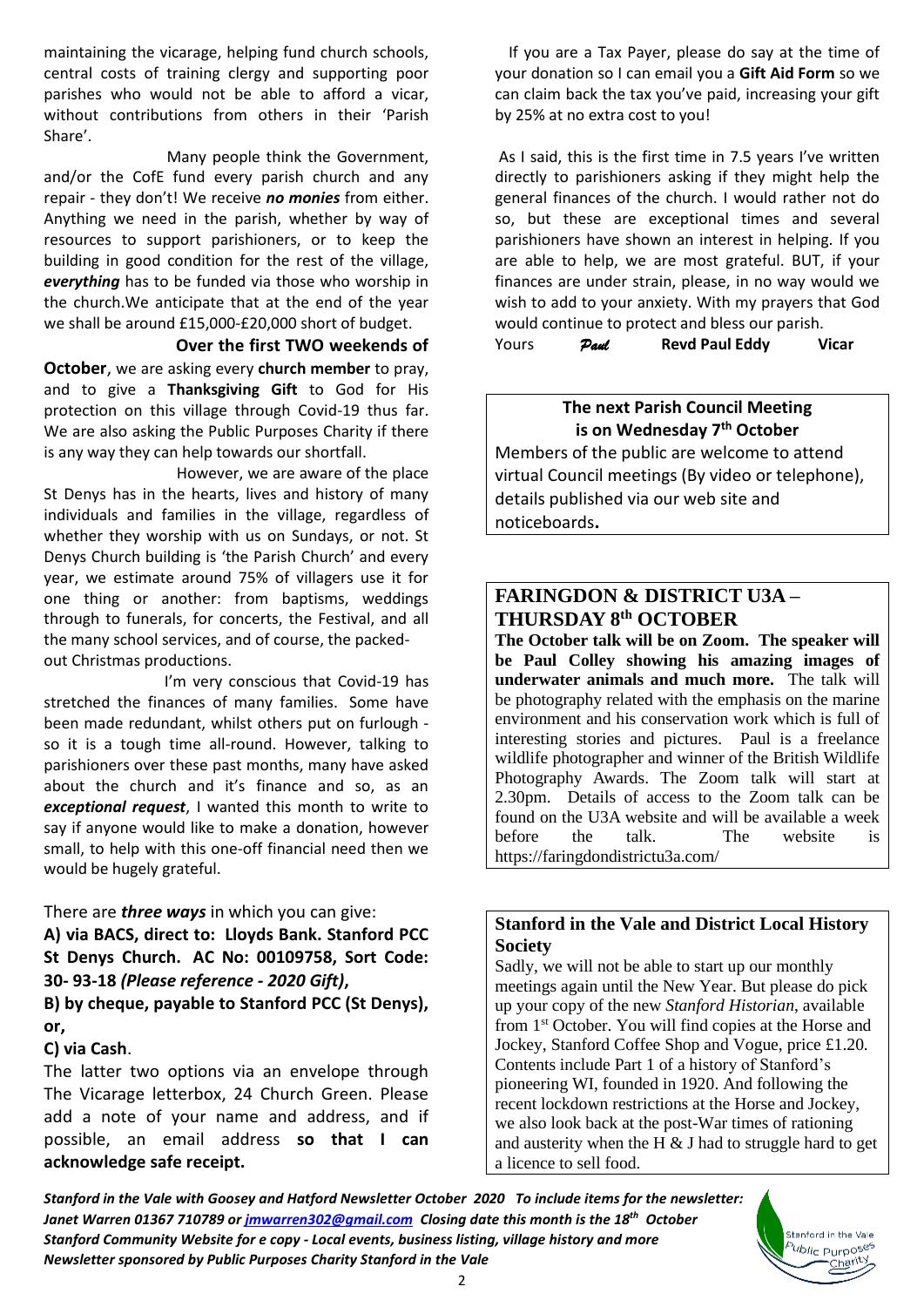St Denys Church, Stanford in the Vale Sunday 25<sup>th</sup> October 2020 at 3pm

*MUSIC IN THE VALE PRESENTS*

# *"Music from Vienna"*

*Duos & Trios by Bach, Mozart, De Call, Beethoven… Anna Brigham – violin, Emma Sheppard - viola & David Pedder - guitar*

Church audience size limit of 24 seats Tickets @ £12.00 & donations welcome From MITV box office on 01367 718420 email [DJPedderDPA@btinternet.com](mailto:DJPedderDPA@btinternet.com) from Stanford coffee shop, 25c High Street, Stanford in the Vale, 07880 348436

See also [www.musicinthevale.net](http://www.musicinthevale.net/) For live streaming details if listening at home Or interested in possible concert recordings Again donations most welcome

#### **Age UK Oxfordshire BIG KNIT**

It has been confirmed that the Innocent Big Knit will be returning this year. If you are interested in getting involved with knitting tiny woollen hats to be sold on Smoothie bottles, and raising funds for a charity, then get out your needles! For each hat produced, Innocent donate 25p to Age UK Oxfordshire's Winter Warmth Campaign.

You can find more information about the campaign at: [www.ageuk.org.uk/oxfordshire/](http://www.ageuk.org.uk/oxfordshire/)

or by phoning me so that I can tell you about the way the campaign has been working in the village for the past 13 years. Last year we raised £652 so give me a ring and help us to raise even more this time. I look forward to hearing from you. Jan Stenzhorn 01367 710724

## **Stanford in the Vale Repair Cafe**

It is now over a year since we started a **REPAIR CAFÉ** in the Village coffee shop. It is impossible for us to meet in the Coffee shop for the time being so for the past few weeks we are working differently. People can bring along their broken items such as toasters, table lamps, garden shears for sharpening etc. to one of two houses. We then can distribute the item to one of our repairers.

For more information see the notice boards or contact; Derek Sayers email: [reco@clara.co.uk](mailto:reco@clara.co.uk) or 'phone 710283

Or Bill Hart email [stanfordrepaircafe@silkie.co.uk](mailto:stanfordrepaircafe@silkie.co.uk) or phone 07768486262



#### **Allotments for the Disabled and for Family Groups**

The Public Purposes Charity manages the village

allotments and the Committee now want to gauge public interest in providing new facilities differing from standard allotments. These would be part and parcel of a new allotment area, needed in any case to meet rising demand in the village.

Plots for residents with disabilities would be smaller than normal, would have easy wheelchair access and could offer other help such as raised beds – according to need.

There has also been recent interest in smaller plots for family groups, where parents would introduce their children to gardening skills.

If you, or anyone else you know in the village would like to register interest in these possibilities, please do get in touch. In the first instance, contact Mike Macfarlane at [mmacfarlane1@btinternet.com](mailto:mmacfarlane1@btinternet.com) or on 01367 710358.

> Stanford in the Vale ublic Purposes Charity